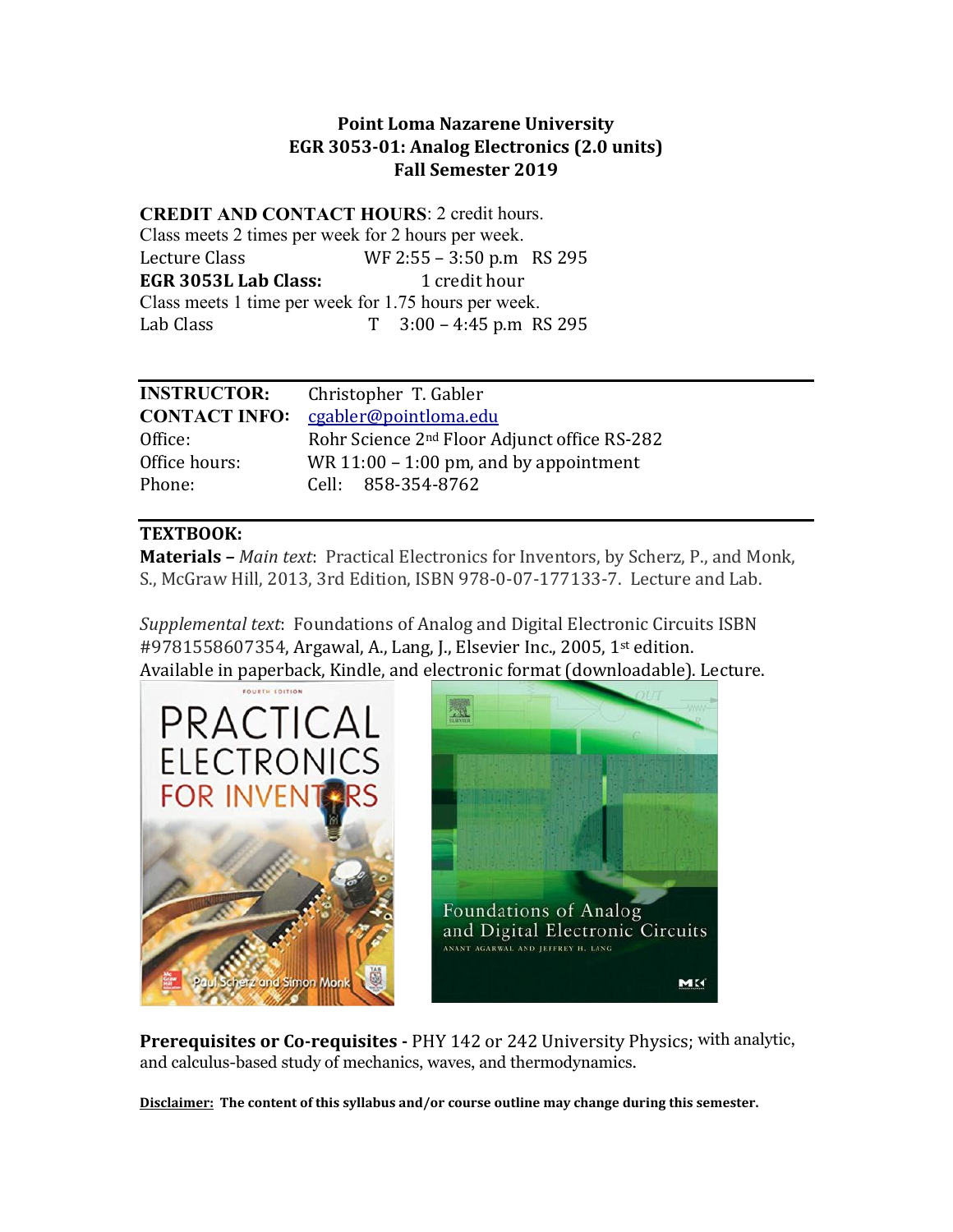# **CANVAS and COURSEWORK:**

The online resource Canvas is integral for this course, and you are expected to login regularly. You need a reliable internet connection to be able to use this resource.

# **UNIVERSITY MISSION:**

Point Loma Nazarene University exists to provide higher education in a vital Christian community where minds are engaged and challenged, character is modeled and formed, and service is an expression of faith. Being of Wesleyan heritage, we strive to be a learning community where grace is foundational, truth is pursued, and holiness is a way of life.

### **DEPARTMENT MISSION:**

The Physics and Engineering Department at PLNU provides strong programs of study in the fields of Physics and Engineering. Our students are well prepared for graduate studies and careers in scientific and engineering fields. We emphasize a collaborative learning environment which allows students to thrive academically, build personal confidence, and develop interpersonal skills. We provide a Christian environment for students to learn values and judgment and pursue integration of modern scientific knowledge and Christian faith.

# **COURSE DESCRIPTION**

EGR 3053: AC/DC circuit analysis, transients, characteristics of equivalent circuits for diodes, transistors, power supplies, transistor/operational amplifiers, and feedback applications.

EGR 3053L: A lab course designed for a hands-on exploration of Analog Electronics. Meets two hours per week.

**COURSE LEARNING OUTCOMES** - The objectives of the course are to:<br>1. Understand the concents of the theory of electronics: current, voltage

Understand the concepts of the theory of electronics; current, voltage, resistance, electrical power supplies, inductance, and capacitance.<br>2. Understand the difference between passive and active device

Understand the difference between passive and active devices, conductors, insulators, and semiconductors.<br>3. Learn and analyze electri

3. Learn and analyze electric circuits of various designs of components, and use Ohm's Law, Kirchhoff's laws, Thevenin's, the Superposition and Norton's theorems.<br>4. Understand DC and AC circuits, their differences, RMS Voltage, power and

Understand DC and AC circuits, their differences, RMS Voltage, power and how AC current is generated.<br>5. Study the effects of cur-

Study the effects of current in capacitors, inductors and the concept of electromagnetism, and transients.

6. Study complex circuits with complex numbers, resonant circuits, input and output impedance, components, semiconductors (diodes, transistors, rectifiers and integrated circuit packages.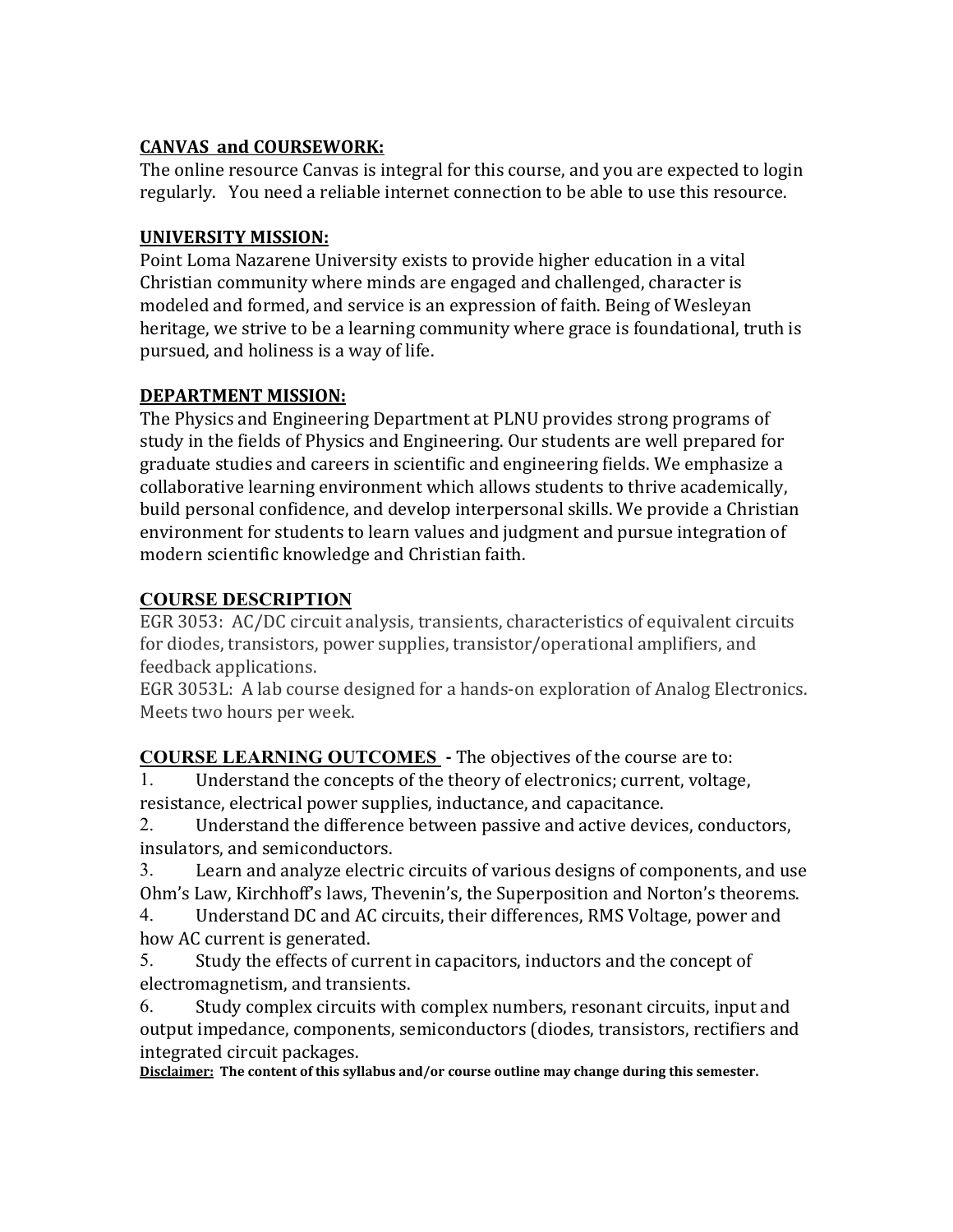7. Study feedback circuits, characteristics of equivalent circuits for diodes, transistors, power supplies, transistor/operational amplifiers, and feedback applications.

# **Course Topics in EGR 3053**

Electrical variables and the application of fundamental circuit laws and theorems to DC/AC resistive circuits; the analysis of RLC circuits including resonance; the principles, construction, analysis and modelling of basic semi-conductor devices; and experimental work involving diodes, transistor amplifiers and op-amps.

• Circuits and linear systems.

• Review of DC circuit analysis: Ohm's law, Kirchhoff's laws: KCL, KVL, dependent sources.

• The use of circuit analysis techniques (Node-Voltage & Mesh- Current methods).

- The concepts and types of amplifiers.
- The electric behavior of circuit elements Inductors & Capacitors (Time & Frequency domains).

• The concepts of Sinusoidal steady-state analysis and the calculations of Power types.

• The concepts, the models, the use and the analysis of MOS and BJT transistors in different circuits and applications.

• The concepts, the models, the use and the analysis of single stage and two stage op-amps indifferent circuits and applications.

• Complex numbers and functions of a complex variable.

• Impedance, phasors, and sinusoidal steady-state systems.

- Frequency response and multi-frequency circuits.
- Fourier Series.

**Class Meetings** – Studying analog electronics requires active learning and participation during class. In preparation for each class meeting there is a reading assignment. To maximize your learning and participation during our meetings it is very important that you have read this material before class.

### **Class Enrollment:**

It is the student's responsibility to maintain his/her class schedule. Should the need arise to drop this course (personal emergencies, poor performance, etc.), the student has the responsibility to follow through (provided the drop date meets the stated calendar deadline established by the university), not the instructor. Simply ceasing to attend this course or failing to follow through to arrange for a change of registration (drop/add) may easily result in a grade of F on the official transcript.

**Class Conduct –** Attendance and punctuality are requirements for the course to help the student maximize his overall learning experience.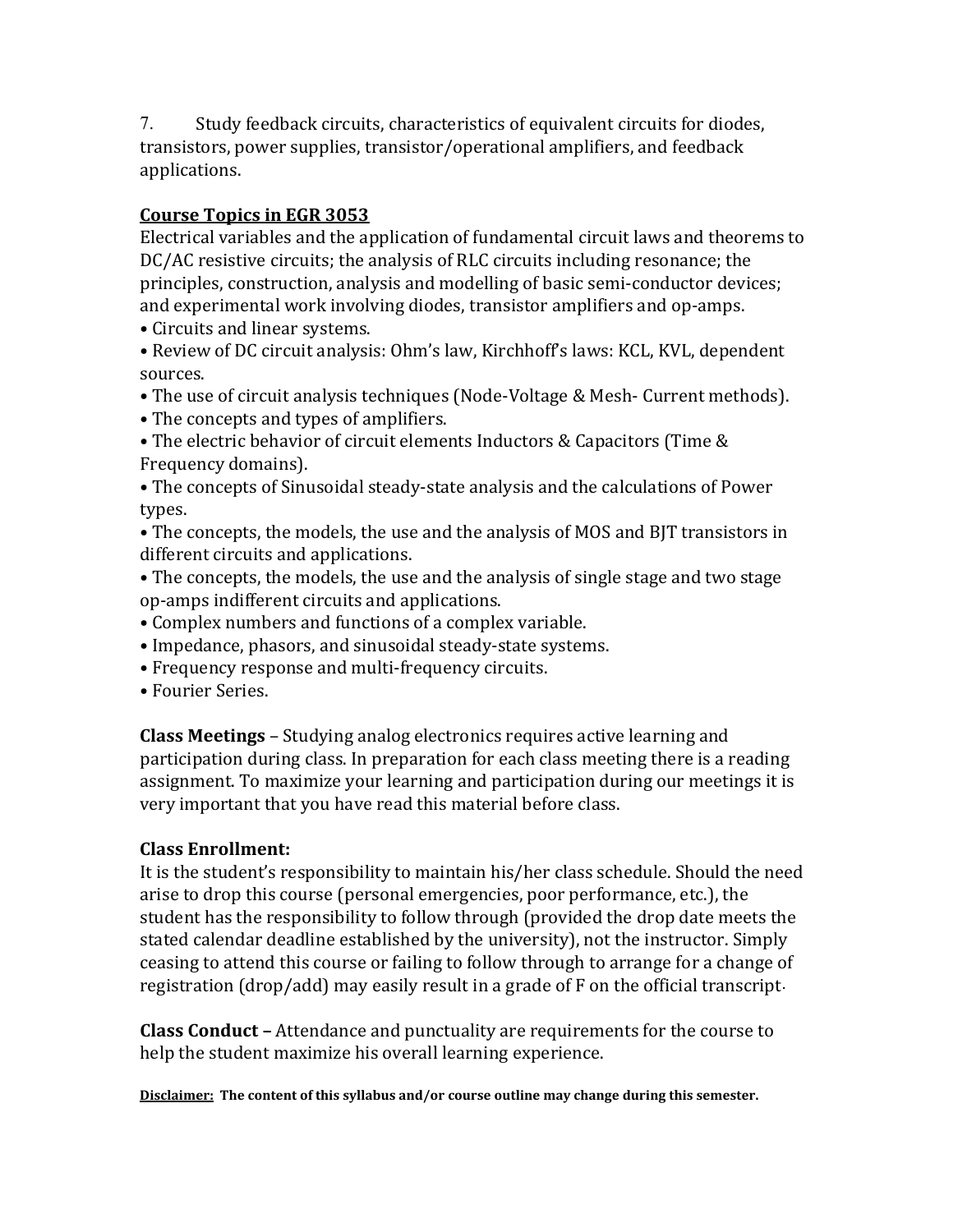Class exercises, questions and other elements of participation are factors in the students' overall grade assessment. The student is accountable for *all material* covered in class. In addition, students need to respect the classroom environment, and activity such as cell phone use, talking during the class lecture portions (when not engaged in questions and answers) and/or any other related behavior that interferes with the learning experience will be addressed to the student by the instructor.

**Course Objectives** – An emphasis is placed on both conceptual understanding and the ability to solve problems dealing with the concepts studied.

(a) an ability to apply knowledge of mathematics, science, and engineering

(b) an ability to design a system, component, or process to meet desired needs

(c) an ability to identify, formulate, and solve engineering problems

(d) a recognition of the need for, and an ability to engage in life-long learning

(e) an ability to use the techniques, skills, and modern engineering tools necessary for engineering practice.

(f) an ability to apply principles of engineering, basic science, and math to model, analyze, design and realize physical systems, components or processes

**General Education Learning Outcomes:** GELO 1e will be assessed directly using problems on the final exam that are quantitative in nature.

**Homework –** Homework is worth 10% of your final grade.

*Submission:* Written homework solutions should be worked neatly in clear logical steps. (Solutions and explanations should be clear enough that one of your peers could easily follow what you did if they had not worked the problem before.)

*Collaboration*: We expect and encourage collaboration between you and your peers while working on your homework, but your work should be your own original solutions. Allow adequate time to work and think about problems by yourself first before you work together with your peers or ask questions of me. When you sit down to write up a problem, you should not use notes copied from someone else. The guideline is that you should have no trouble explaining or repeating work that you turn in.

# **Late Work**

*Late Submission:* Normally, there is no late work. Some exceptions at the discretion of the instructor may be accepted late with a 10% reduction in grade for every day it is late. This begins with a 10% reduction for an assignment turned in later in the day after this homework has been collected at the beginning of class.

**Lab** *–* You will participate in a lab designed to give you hands-on experience with the concepts covered in the class meetings.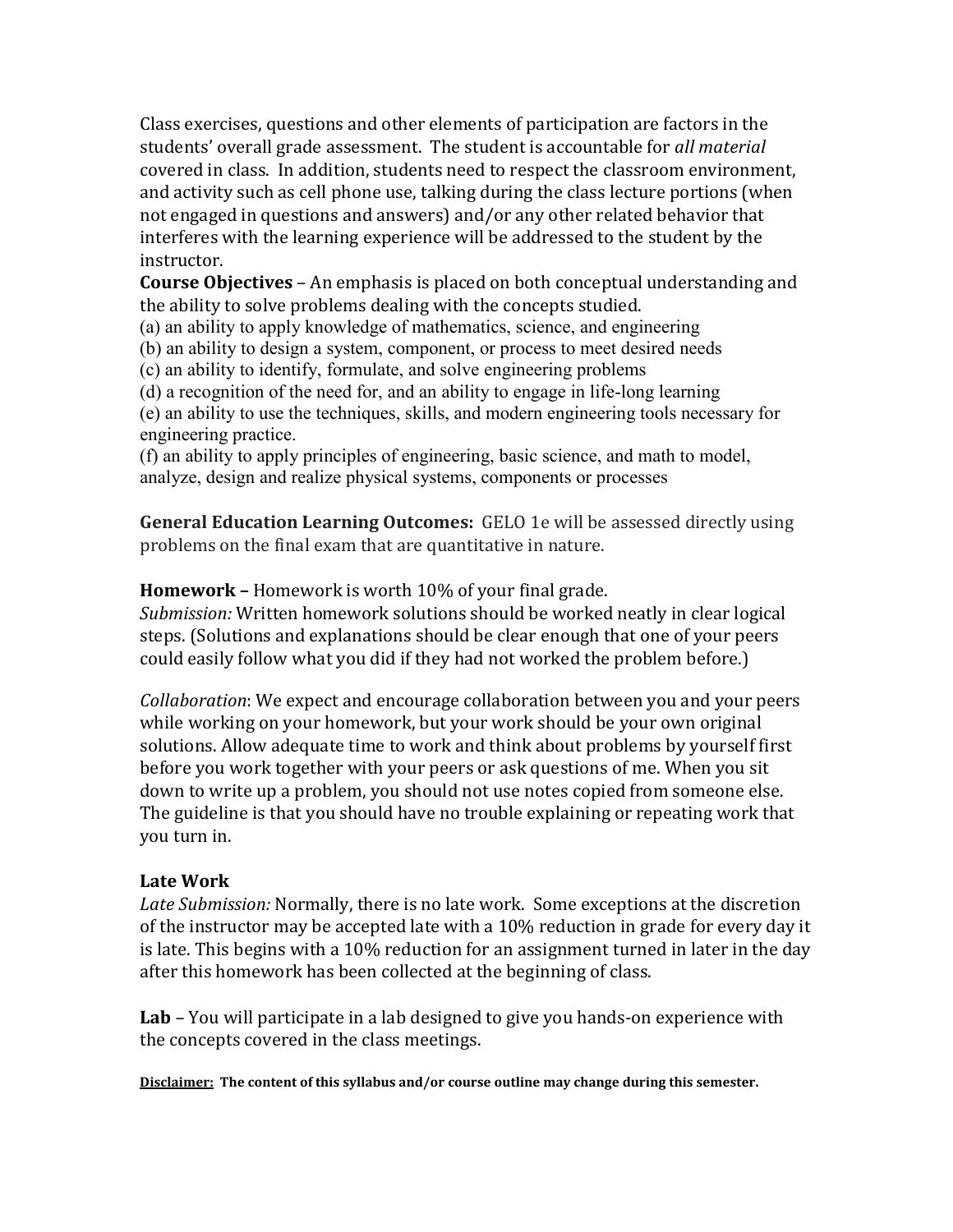Lab will also provide an opportunity for you to use instruments common to the physical sciences, perform measurements, and analyze data using the scientific method. Labs will be completed in small groups, with each member of the team completing his or her own worksheet. Labs comprise 20% of your final grade. You must pass the lab portion of the class to pass the course.

**Exams –** Examinations will be given in class, which count toward 40% of your final grade, consisting of three midterms. The final exam is comprehensive and counts for 15% of your grade. Exams will be closed book. Partial credit will be given for correct reasoning at any step of the problem, but only if it is communicated clearly enough for me to understand. For problems that call for a solution or explanation, no credit will be given for an answer alone; the method or reasoning must also be shown.

**Missed Exams:** Exams are **mandatory** and **not missed.** If there are circumstances beyond your control that you know in advance that may cause you to miss an exam, the instructor needs to know well before the exam.

**Final Grades –** The grade you earn in this course is roughly based on the following scale: 100%-88% A, 88%-85.5% A-, 85.5%-83% B+, 83%-78% B, 78%-75.5% B-, 75.5%-73% C+, 73%-68% C, 68%-65.5% C-, 65.5%-63% D+, 63%-58% D, 58%- 55.5% D-. The points you receive during the course are weighted accordingly: inclass quizzes: 20%, homework: 10%, labs: 20%, exams (3): 50%.

**Academic Honesty –** Students should demonstrate academic honesty by doing original work and by giving appropriate credit to the ideas of others. Academic dishonesty is the act of presenting information, ideas, and/or concepts as one's own when they are the results of another person's creativity and effort. A faculty member who believes a situation involving academic dishonesty has been detected may assign a failing grade for that assignment or examination, or, depending on the seriousness of the offense, for the course. Faculty should follow and students may appeal using the procedure in the university Catalog. See [Academic Policies](http://catalog.pointloma.edu/content.php?catoid=18&navoid=1278) for definitions of kinds of academic dishonesty and for further policy information.

**Academic Accommodations** While all students are expected to meet the minimum standards for completion of this course as established by the instructor, students with disabilities may require academic adjustments, modifications or auxiliary aids/services. At Point Loma Nazarene University (PLNU), these students are requested to register with the Disability Resource Center (DRC), located in the Bond Academic Center. (DRC@pointloma.edu or 619-849-2486). The DRC's policies and procedures for assisting such students in the development of an appropriate academic adjustment plan (AP) allows PLNU to comply with Section 504 of the Rehabilitation Act and the Americans with Disabilities Act. Section 504 (a) prohibits discrimination against students with special needs and guarantees all qualified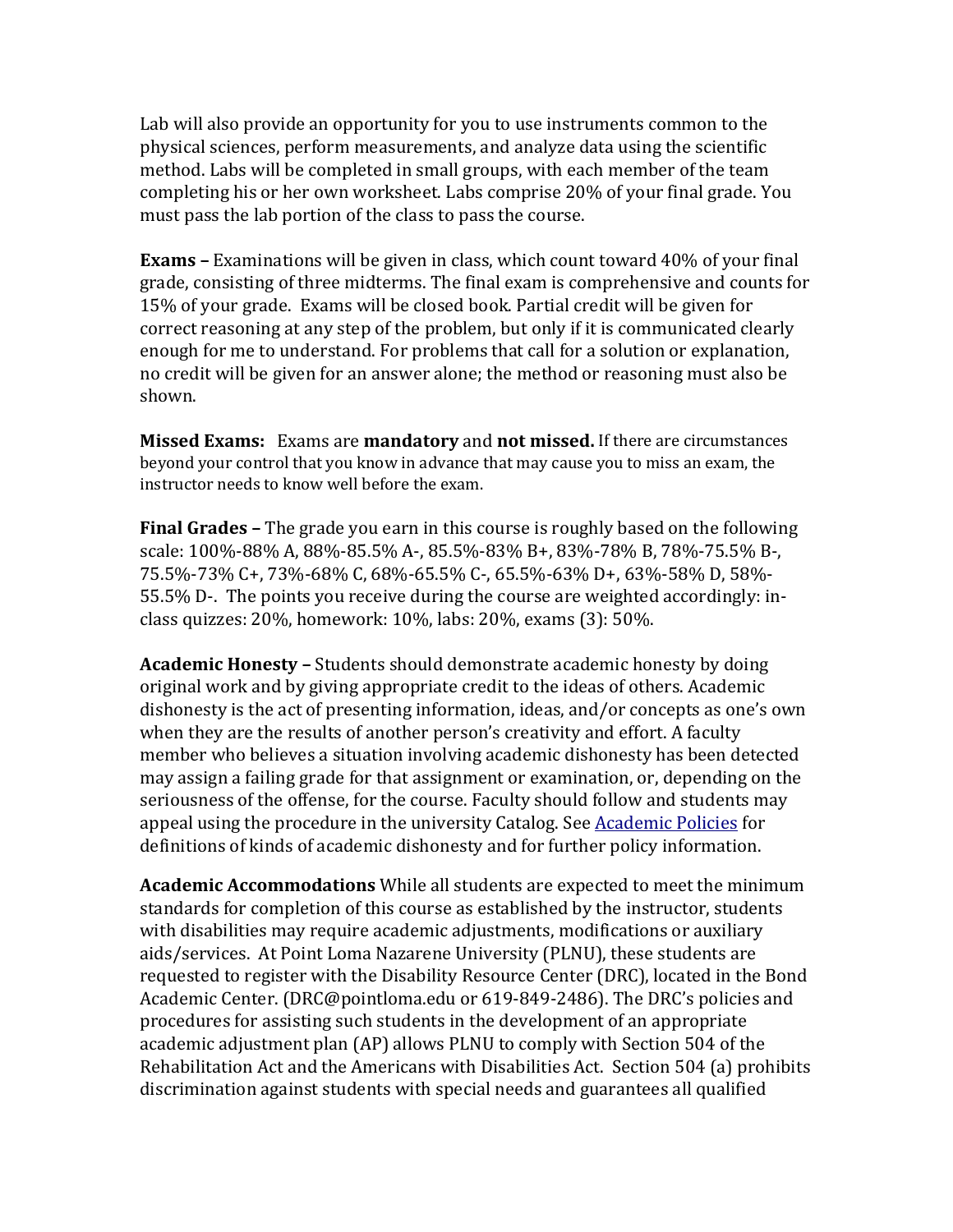students equal access to and benefits of PLNU programs and activities. After the student files the required documentation, the DRC, in conjunction with the student, will develop an AP to meet that student's specific learning needs. The DRC will thereafter email the student's AP to all faculty who teach courses in which the student is enrolled each semester. The AP must be implemented in all such courses.

If students do not wish to avail themselves of some or all of the elements of their AP in a particular course, it is the responsibility of those students to notify their professor in that course. PLNU highly recommends that DRC students speak with their professors during the first two weeks of each semester about the applicability of their AP in that particular course and/or if they do not desire to take advantage of some or all of the elements of their AP in that course.

### **Credit Hour:**

In the interest of providing sufficient time to accomplish the stated course learning outcomes, this class meets the PLNU credit hour policy for an 2 unit class delivered over 15 weeks. Specific details about how the class meets the credit hour requirements can be provided upon request.

# **FINAL EXAM:** Date and Time:

The final exam date and time is set by the university at the beginning of the semester and may not be changed by the instructor. This schedule can be found on the university website and in th course calendar. No requests for early examinations will be approved. Only in the case that a student is required to take three exams during the same day of finals week, is an instructor authorized to consider changing the exam date and time for that particular student. EGR 3053 will have a mandatory final exam on 12/18/2019 on **Wednesday** from 1:30 – 4:00 p.m.

### **COPYRIGHT POLICY**

Point Loma Nazarene University, as a non-profit educational institution, is entitled by law to use materials protected by the US Copyright Act for classroom education. Any use of those materials outside the class may violate the law.

**FERPA Policy:** In compliance with federal law, neither PLNU student ID nor social security number should be used in publicly posted grades or returned sets of assignments without the student's written permission.

#### **Disclaimer: The content of this syllabus and/or course outline may change during this semester.**

This class will meet the federal requirements by (Note: each faculty member should choose one strategy to use: distributing all grades and papers individually;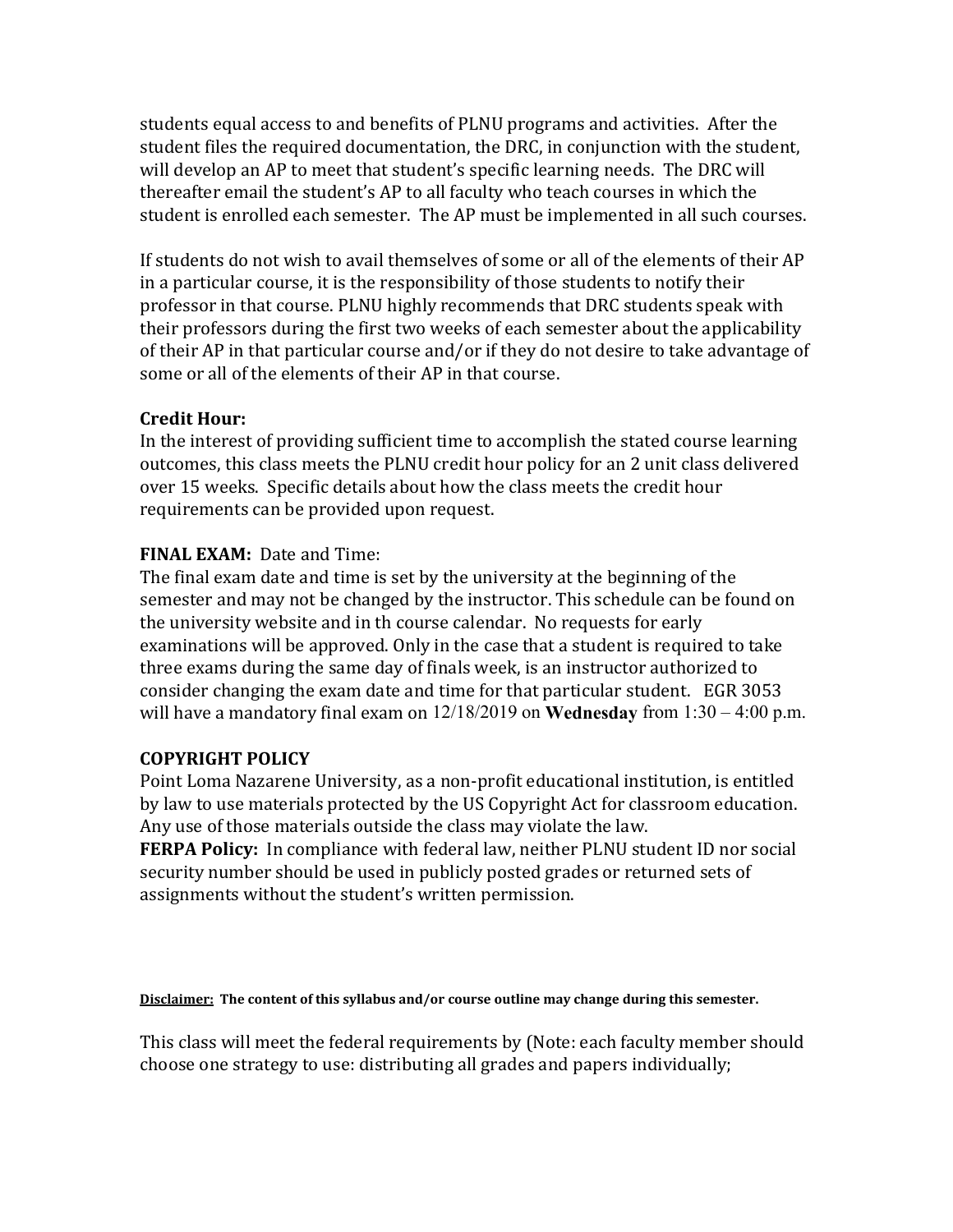requesting and filing written student permission; or assigning each student a unique class ID number not identifiable on the alphabetic roster.).

Also in compliance with FERPA, you will be the only person given information about your progress in this class unless you have designated others to receive it in the "Information Release" section of the student portal. See Policy Statements in the (undergrad/ graduate as appropriate) academic catalog.

**Questions are always welcome and encouraged**. The best way to learn is to ask questions and challenge what you are being taught. Feel free to talk to me after class or via email if you have any questions. I hope you enjoy my course!

**Disclaimer: The content of this syllabus and/or course outline may change during this semester. EGR 3053 Class Schedule (Tentative Fall Schedule)**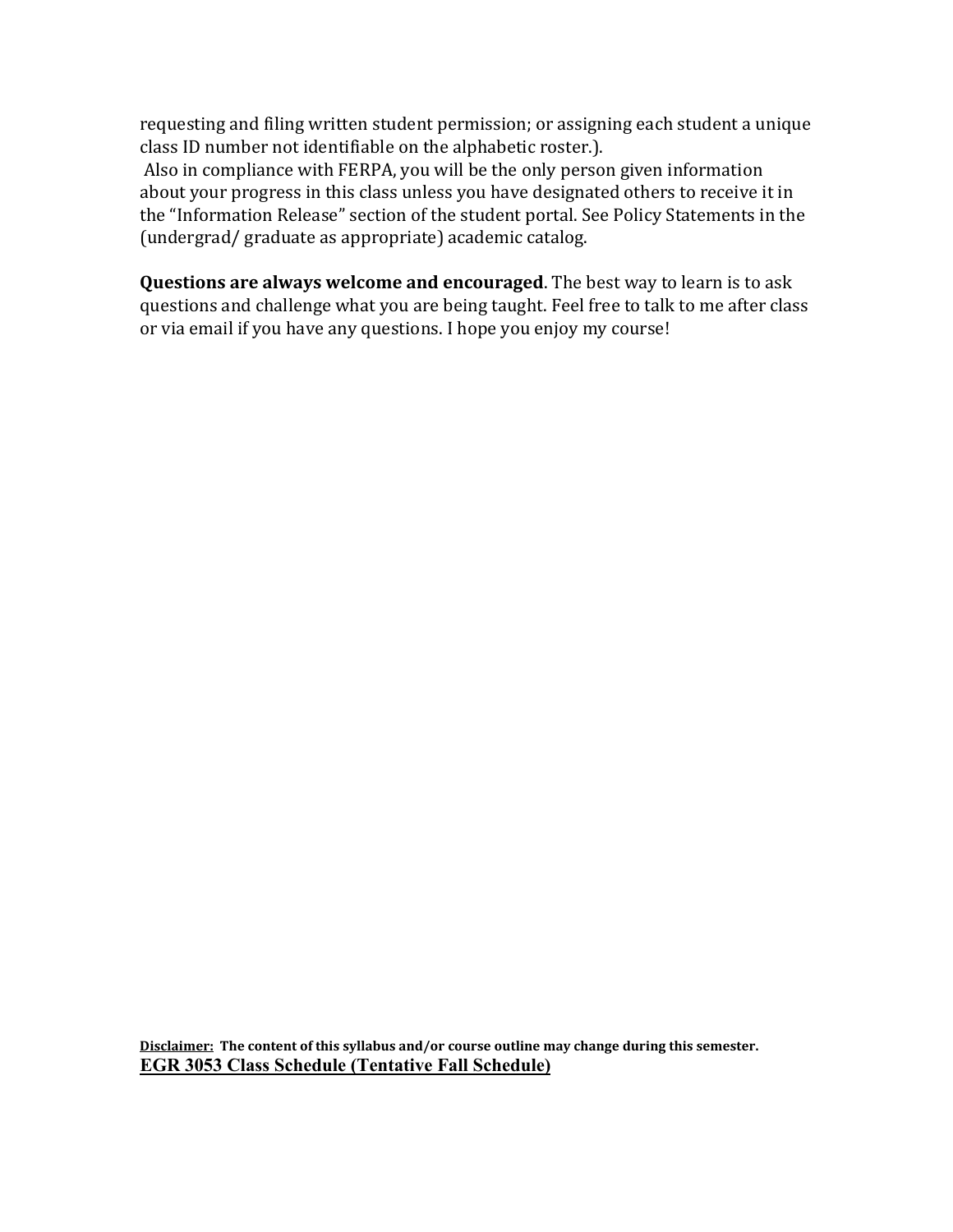| Week 1                    | 09/02 | <b>Labor Day Holiday: No Classes</b>                                                                                   |                                     |
|---------------------------|-------|------------------------------------------------------------------------------------------------------------------------|-------------------------------------|
| $1st$ Day<br>$\mathbf{1}$ | 09/04 | <b>Introduction: Electrical Elements</b><br>Circuits, Definitions and abstractions Agarwal                             | Ch 1, Pages 1-15                    |
|                           | 09/06 | Passive, active elements<br>Batteries, resistors, current sources                                                      | Pages 15 - 36<br>$1.1 - 1.5$        |
| Week<br>2                 | 09/11 | 2-terminal elements, Analog                                                                                            | Ch 1, Pages 15-32                   |
|                           | 09/13 | vs Digital signals, linearity<br>Resistive networks, Ohm's Law<br>Types of circuits                                    | sections $1.5 - 1.8$<br>Ch 2, 53-71 |
| Week                      |       |                                                                                                                        |                                     |
| 3                         | 09/18 | Kirchhoff KVL, KCL, Voltage<br>Current dividers, resistive circuits                                                    | Section 2.2: 56-75                  |
|                           | 09/20 | <b>Series and Parallel Circuits</b>                                                                                    | Section 2.4, Page 89                |
| Week                      |       |                                                                                                                        |                                     |
| 4                         | 09/25 | Node Voltage analysis<br>Loop method of circuits                                                                       | $Ch 3, 3.1 - 3.3$<br>3.4            |
|                           | 09/27 | Node voltage vs Loop                                                                                                   | Ch 3, 3.7                           |
| Week                      |       |                                                                                                                        |                                     |
| 5                         | 10/02 | <b>EXAM#1</b>                                                                                                          | $Ch1-3$                             |
|                           | 10/04 | Non-linear elements<br>Non-linear resistors, diodes<br>Exponential, power laws                                         | $Ch 4, 4.1 - 4.2$                   |
| Week<br>6                 | 10/09 | Energy storage elements<br>Capacitors, inductors                                                                       | Ch 9, 9.1                           |
|                           |       | Parallel and series connections<br>Sinusoidal, Step, Impulse Inputs                                                    | 9.2<br>9.4                          |
|                           | 10/11 | Electrical circuits<br>Series and Parallel RC, RL<br>First-Order Transients in Linear<br>RL series circuit, step input | 10.1<br>Ch 10, 10.1                 |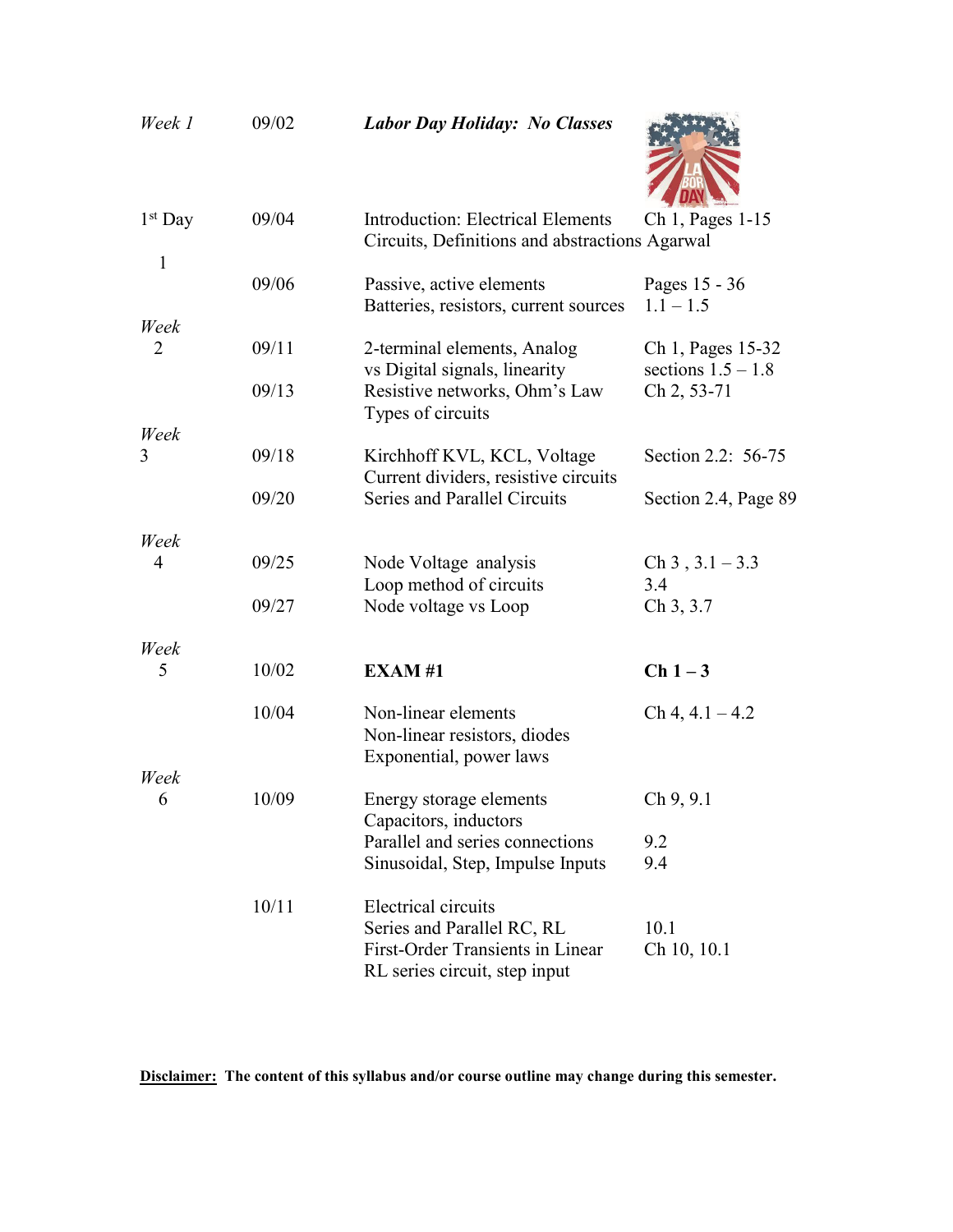| Week<br>$\overline{7}$ | 10/16          | RC Step, discharge, square wave<br>output, RL series circuit, step input                   | $10.1 - 10.2$                    |
|------------------------|----------------|--------------------------------------------------------------------------------------------|----------------------------------|
|                        | 10/18          | RL decaying exponential                                                                    |                                  |
| Week                   |                |                                                                                            |                                  |
| 8                      | 10/23          | Series RL Circuit with Sinewave<br>Input, Transients in 2 <sup>nd</sup> -Order<br>Circuits | 10.6<br>Ch. 12, 12.1             |
|                        | 10/25          | <b>Fall Break Holiday - No Classes</b>                                                     |                                  |
| Week                   |                |                                                                                            |                                  |
| 9                      | 10/30          | RLC circuits, Undriven LC Circuit<br>Series RLC Circuit                                    | 12.2<br>12.3                     |
|                        | 11/01          | Damping, under, over in RLC<br>Undriven parallel RLC,<br>damping levels                    | 12.4                             |
| Week                   |                |                                                                                            |                                  |
| 10                     | 11/06<br>11/08 | <b>EXAM#2</b><br>Driven series RLC<br>Step and impulse response                            | Ch 4, 9, 10<br>Ch 12, 12.5-10.11 |
| Week                   |                |                                                                                            |                                  |
| 11                     | 11/13          | Parallel RLC, step and impulse<br>response                                                 | 12.6                             |
|                        | 11/15          | Sinusoidal Steady State<br>Impedance and frequency response                                | Ch 13, 13.1-13.2                 |
| Week                   |                |                                                                                            |                                  |
| 12                     | 11/20          | Complex exponential drive<br>Impedance, RL, RC circuits                                    | 13.3                             |
|                        | 11/22          | Filters (Hi-pass, lo-pass) RLC,<br>Series, parallel config. Resonance                      | 13.5<br>14.1-14.2                |
| Week                   |                |                                                                                            |                                  |
| 13                     | 11/27          | <b>Thanksgiving Holiday - No Classes</b>                                                   |                                  |
|                        | 11/29          | <b>Thanksgiving Holiday - No Classes</b>                                                   |                                  |

**Disclaimer: The content of this syllabus and/or course outline may change during this semester.**

Week